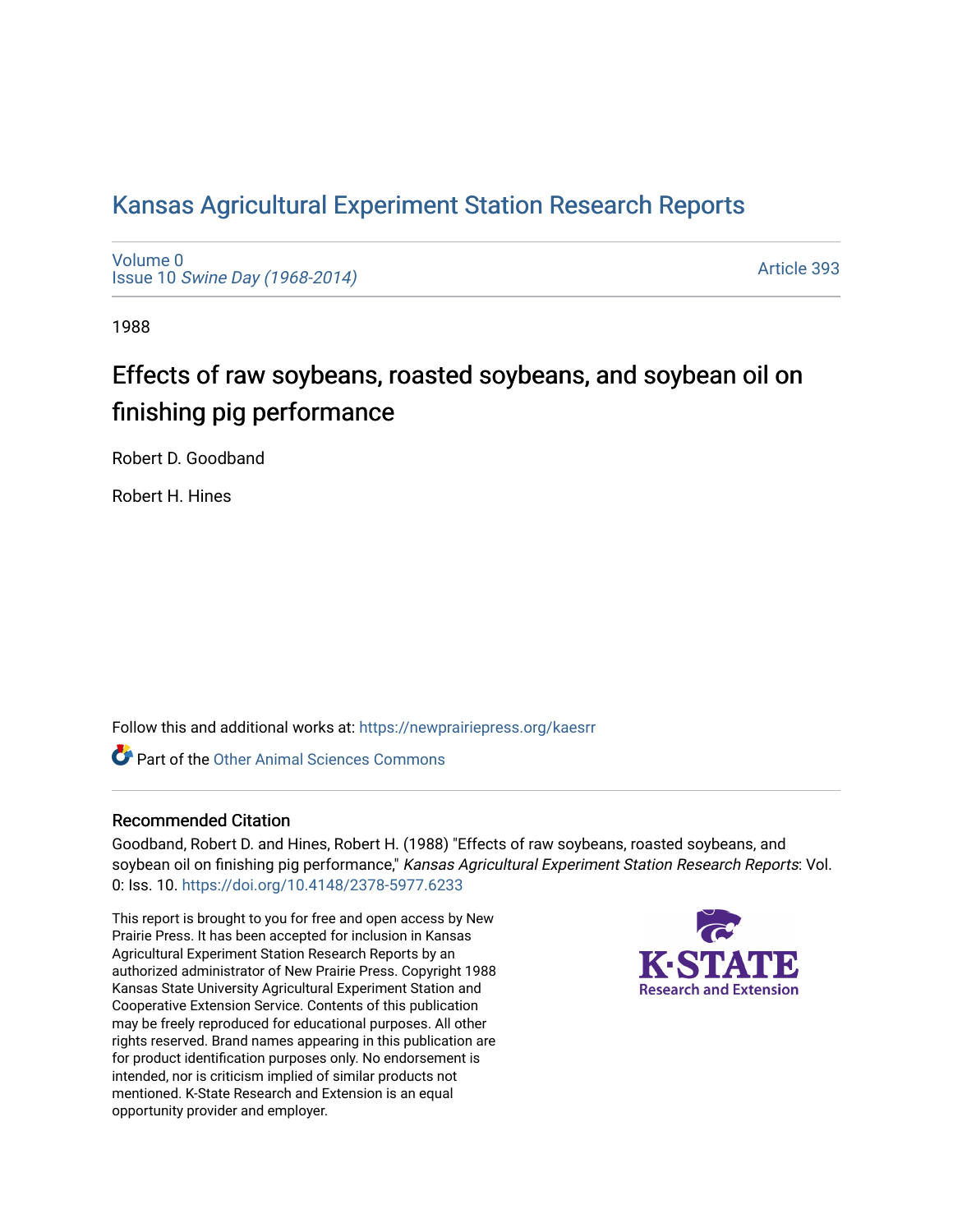## Effects of raw soybeans, roasted soybeans, and soybean oil on finishing pig performance

## **Abstract**

Two trials were conducted to evaluate the effects of raw soybeans, roasted soybeans, and soybean oil on finishing pig performance. In trial 1 pigs were fed a low protein control diet containing 7.5% soybean meal and synthetic lysine. Raw soybeans were added at levels of 8.75, 11.90, 15.05, and 18.20% of the diet. The raw soybean additions replaced the synthetic lysine and part of the milo in the diet and provided lysine levels of .60, .67, .74, and .81% as raw soybean level increased, respectively. Increasing level of raw soybeans had no affect on average daily gain (ADG) or average daily feed intake (ADFI). However, pigs fed increasing levels of raw soybeans had poorer (linear P<.10) feed conversion (F/G). In a second trial, pigs were fed the same control diet or diets containing 3.25% added fat from either raw soybeans, roasted soybeans, or soybean oil. As in the first trial, neither ADG nor ADFI were affected by dietary treatment; however, pigs fed diets containing roasted soybeans or soybean oil had improved F/G compared to pigs fed the control or raw soybean diet. These data indicate that for finishing pigs (> 125 lb) additions of raw soybeans up to 18.2% of the diet did not affect ADG; however, F/G becomes poorer as raw soybean level increases. Furthermore, fat additions from roasted soybeans or soybean oil are utilized more efficiently than that from raw soybeans.; Swine Day, Manhattan, KS, November 17, 1988

## Keywords

Swine day, 1988; Kansas Agricultural Experiment Station contribution; no. 88-149-S; Report of progress (Kansas State University. Agricultural Experiment Station and Cooperative Extension Service); 556; Swine; Raw soybeans; Roasted soybeans; Soybean oil; Finishing pigs

## Creative Commons License



This work is licensed under a [Creative Commons Attribution 4.0 License](https://creativecommons.org/licenses/by/4.0/).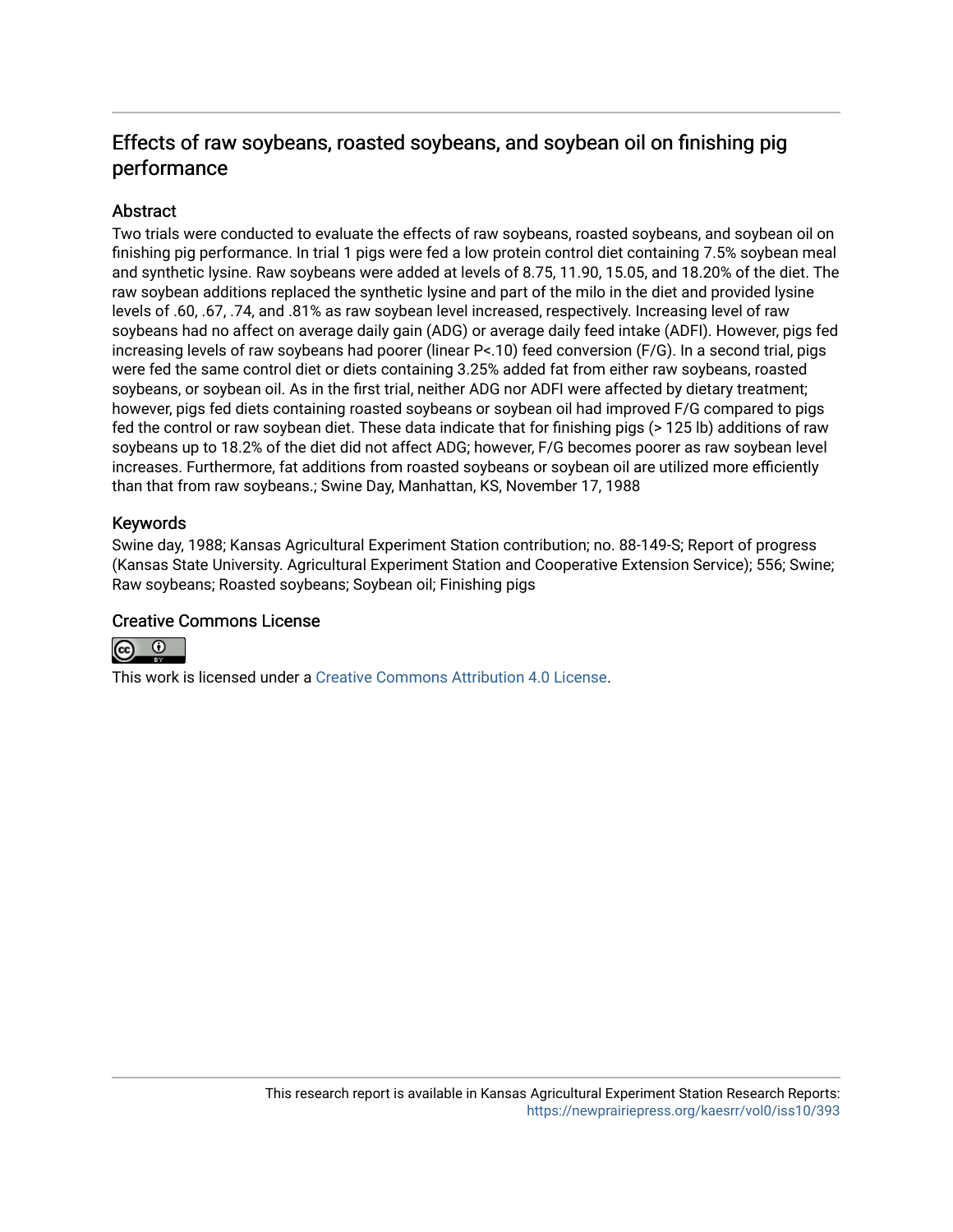

#### Summary

Two trials were conducted to evaluate the effects of raw soybeans, roasted soybeans, and soybean oil on finishing pig performance. In trial 1, pigs were fed a low protein control diet containing 7.5% soybean meal and synthetic lysine. Raw soybeans were added at levels of 8.75, 11.90, 15.05, and 18.20% of the diet. The raw soybean additions replaced the synthetic lysine and part of the milo in the diet and provided lysine levels of .60, .67, .74, and .81% as raw soybean level increased, respectively. Increasing level of raw soybeans had no affect on average daily gain (ADG) or average daily feed intake (ADFI). However, pigs fed increasing levels of raw soybeans had poorer (linear  $P<.10$ ) feed conversion  $(F/G)$ .

In a second trial, pigs were fed the same control diet or diets containing 3.25% added fat from either raw soybeans, roasted soybeans, or soybean oil. As in the first trial, neither ADG nor ADFI were affected by dietary treatment; however, pigs fed diets containing roasted soybeans or soybean oil had improved F/G compared to pigs fed the control or raw soybean diet.

These data indicate that for finishing pigs  $(> 125$  lb) additions of raw soybeans up to 18.2% of the diet did not affect ADG; however, F/G becomes poorer as raw soybean level increases. Furthermore, fat additions from roasted soybeans or soybean oil are utilized more efficiently than that from raw soybeans.

(Key Words: Raw Soybeans, Roasted Soybeans, Soybean Oil, Finishing Pigs.)

#### Introduction

Numerous studies have been conducted to evaluate the effects of raw soybeans on pig performance. These studies have primarily evaluated raw soybeans as a replacement for soybean meal. However, because of the trypsin inhibitor and other anti-nutritional factors contained in raw sovbeans, they are not an effective replacement for soybean meal in most pig diets. Last year (KSU Swine Day, Report of Progress 528), we compared raw soybeans to soybean oil as fat sources in finishing pig diets. As a follow-up to those experiments, we wanted to examine the effects on pig performance when raw soybeans replace some of the lysine in the diet as well as being a fat source. A second objective was to compare raw soybeans, roasted soybeans and soybean oil as fat sources in finishing pig diets.

#### Procedures

In each trial, 120 or 160 finishing pigs were allotted on the basis of weight, ancestry, and sex to dietary treatment. In trial 1, there were five dietary treatments (Table 1) with eight pigs per pen and three replications per treatment. Average initial weight was 137 lb, and the trial lasted 63 days, at which time the pigs averaged 233 lb. In trial 2, there were four treatments with 10 pigs per pen and four replications per treatment (Table 2). Average initial wt was 128 lb, and the trial lasted 55 days, at which time the pigs averaged 236 lb. The control diet used in each experiment was a low protein diet containing 7.5% soybean meal and

 $\mathcal{L}_{\mathcal{L}}$  and  $\mathcal{L}_{\mathcal{L}}$  and  $\mathcal{L}_{\mathcal{L}}$  and  $\mathcal{L}_{\mathcal{L}}$  and  $\mathcal{L}_{\mathcal{L}}$ 

 $\sim$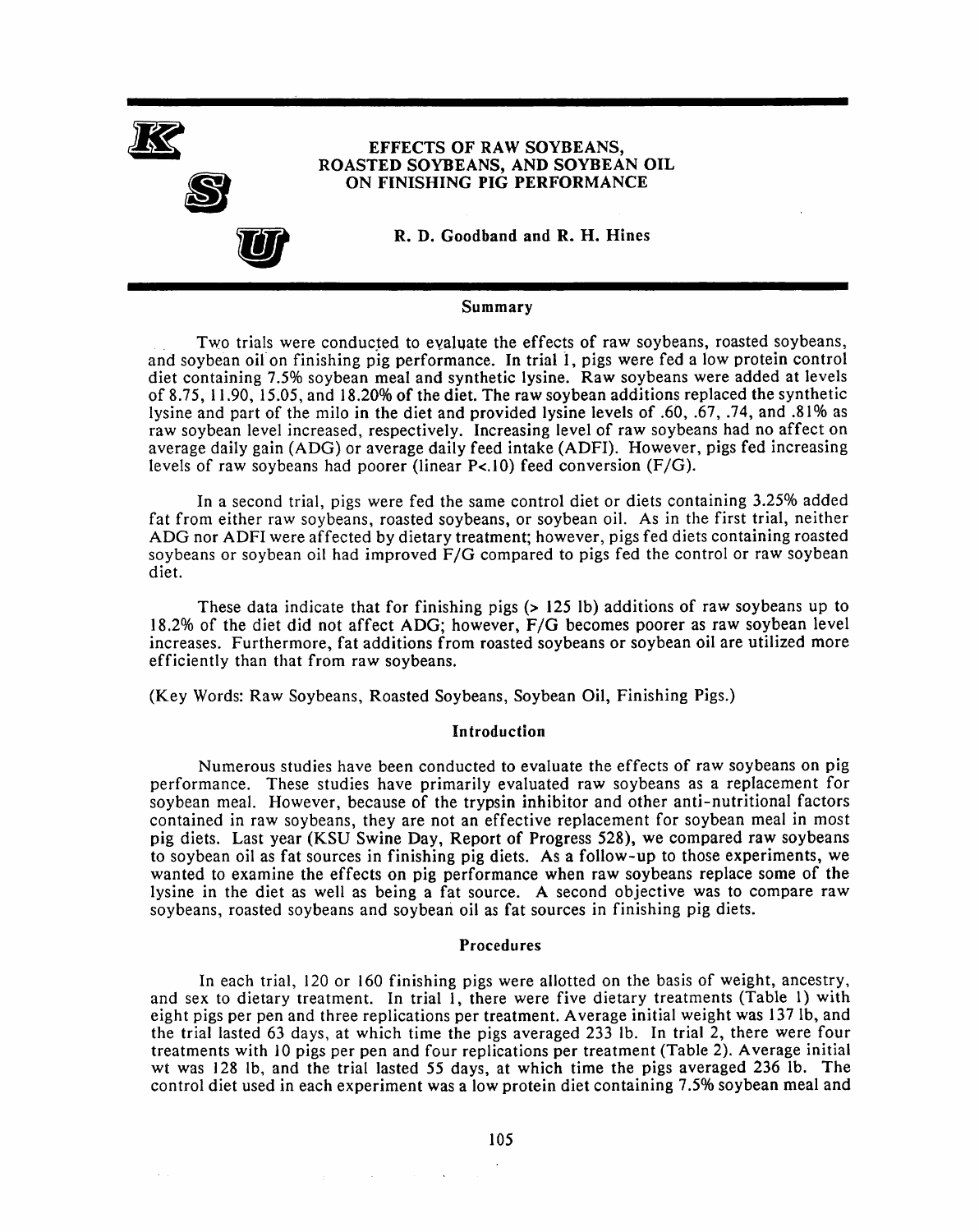L-Ivsine HCl in the diet. Although this diet only contained 11.4% crude protein, it was calculated to meet all the pig's amino acid requirements. In trial 1, raw soybeans were substituted for the L-lysine HCl and provided lysine levels of .60, .67, .74, and .81%. In trial 2, raw soybeans, roasted soybeans, or soybean oil were added at the expense of milo to provide 3.25% added fat to the diet.

#### **Results and Discussion**

In trial 1, increasing levels of raw soybeans in the diet had no affect on average daily gain (ADG): however, pigs fed raw soybeans had approximately 4% slower ADG when compared to pigs fed the control diet (Table 3). Average daily feed intake (ADFI) also was not affected by dietary treatment. Pigs fed increasing levels of raw soybeans had 5% poorer feed conversion (F/G; linear P<.10) than pigs fed the control diet.

In trial 2, ADG and ADFI were not affected by addition of raw or roasted soybeans or soybean oil to the diet (Table 4). However, pigs fed diets containing either roasted soybeans or soybean oil had numerically greater ADG compared to pigs fed the control or raw soybeancontaining diets. Feed conversion was improved for pigs fed roasted soybeans and soybean oil. This indicates that the fat provided by either of these sources was more efficiently utilized by the pig. Pigs fed the control or raw soybean-added diets had poorer  $F/G$ .

These data suggest that the trypsin inhibitor and possibly other anti-nutritional factors contained in raw soybeans limit utilization of the fat and other nutrients. Although only slightly depressing ADG, increasing levels of raw soybeans resulted in poorer F/G for finishing pigs. Roasted soybeans and soybean oil appear to be effective fat sources in finishing pig diets.

|                       | Raw Soybeans, % |       |       |       |       |  |
|-----------------------|-----------------|-------|-------|-------|-------|--|
| Ingredient            | $\mathbf 0$     | 8.75  | 11.90 | 15.05 | 18.20 |  |
| Milo                  | 89.55           | 80.80 | 77.90 | 74.75 | 71.60 |  |
| Soybean meal 44%      | 7.50            | 7.50  | 7.50  | 7.50  | 7.50  |  |
| Raw soybeans          |                 | 8.75  | 11.90 | 15.05 | 18.20 |  |
| L-lysine HCl          | .25             |       |       |       |       |  |
| Monocalcium phosphate | 1.10            | 1.10  | 1.10  | 1.10  | 1.10  |  |
| Limestone             | 1.00            | 1.00  | 1.00  | 1.00  | 1.00  |  |
| Salt                  | .40             | .40   | .40   | .40   | .40   |  |
| Vitamin premix        | .15             | .15   | .15   | .15   | .15   |  |
| Trace mineral premix  | .05             | .05   | .05   | .05   | .05   |  |
| Calculated analysis   |                 |       |       |       |       |  |
| Crude protein         | 11.4            | 13.8  | 14.7  | 15.5  | 16.4  |  |
| Lysine                | .60             | .60   | .67   | .74   | .81   |  |
| Ca                    | .65             | .65   | .65   | .65   | .65   |  |
| P                     | .55             | .55   | .55   | .55   | .55   |  |

Table 1. Diet Composition (Trial 1)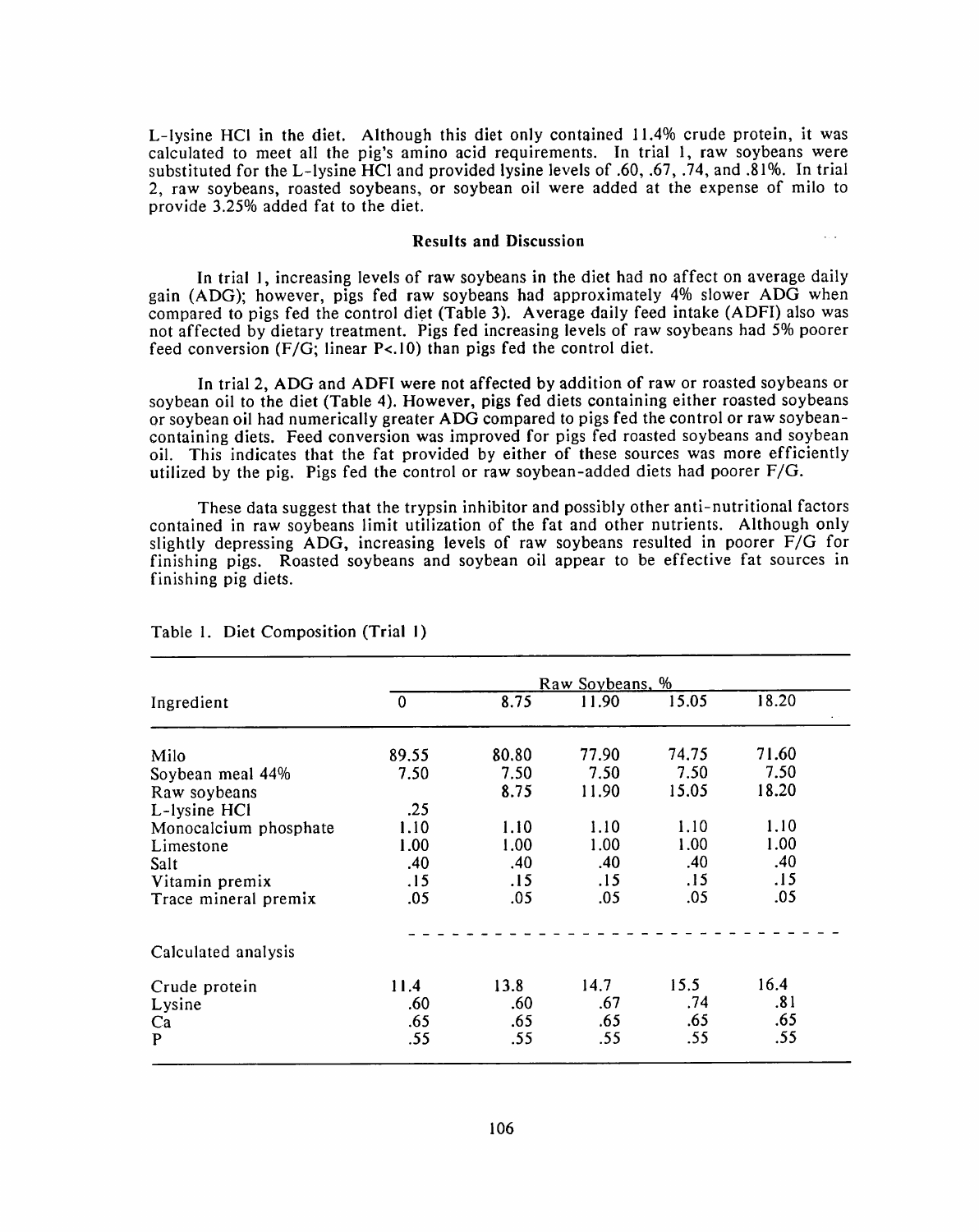| Ingredient, %                      | Control      | <b>Roasted</b><br>Soybeans | Raw<br>Soybeans | Soybean<br>Oil |
|------------------------------------|--------------|----------------------------|-----------------|----------------|
| Milo                               | 89.55        | 71.60                      | 71.60           | 86.30          |
| Soybean meal<br>Roasted soybeans   | 7.50         | 7.50<br>18.20              | 7.50            | 7.50           |
| Raw soybeans                       |              |                            | 18.20           |                |
| Soybean oil                        |              |                            |                 | 3.25           |
| L-lysine HCl                       | .25          |                            |                 | .25            |
| Monocalcium phosphate<br>Limestone | 1.10<br>1.00 | 1.10<br>1.00               | 1.10<br>1.00    | 1.10<br>1.00   |
| Salt                               | .40          | .40                        | .40             | .40            |
| Vitamin premix                     | .15          | .15                        | .15             | .15            |
| Trace mineral premix               | .05          | .05                        | .05             | .05            |
| Calculated analysis                |              |                            |                 |                |
| Crude protein                      | 11.6         | 16.4                       | 16.4            | 11.4           |
| Lysine                             | .60          | .81                        | .81             | .60            |
| Ca                                 | .65          | .65                        | .65             | .65            |
| P                                  | .55          | .55                        | .55             | .55            |

## Table 2. Diet Composition (Trial 2)

Table 3. Effects of Increasing Levels of Raw Soybeans on Finishing Pigs Performance (Trial  $1)^a$ 

|                                                                             | Raw Soybeans, %      |                      |                      |                      |                      |  |
|-----------------------------------------------------------------------------|----------------------|----------------------|----------------------|----------------------|----------------------|--|
| Item                                                                        |                      | 8.75                 | 11.90                | 15.05                | 18.20                |  |
| Avg daily gain, lb<br>Avg daiy feed intake, lb<br>Feed efficiency $(F/G)^b$ | 1.99<br>7.58<br>3.81 | 1.88<br>7.51<br>4.00 | 1.93<br>7.81<br>4.04 | 1.93<br>7.68<br>3.97 | 1.92<br>7.72<br>4.02 |  |

<sup>a</sup>A total of 120 finishing pigs, average initial and final weight was 137 and 233 lb, respectively.<br>  $b$ Linear effect of raw soybeans (P<.10).